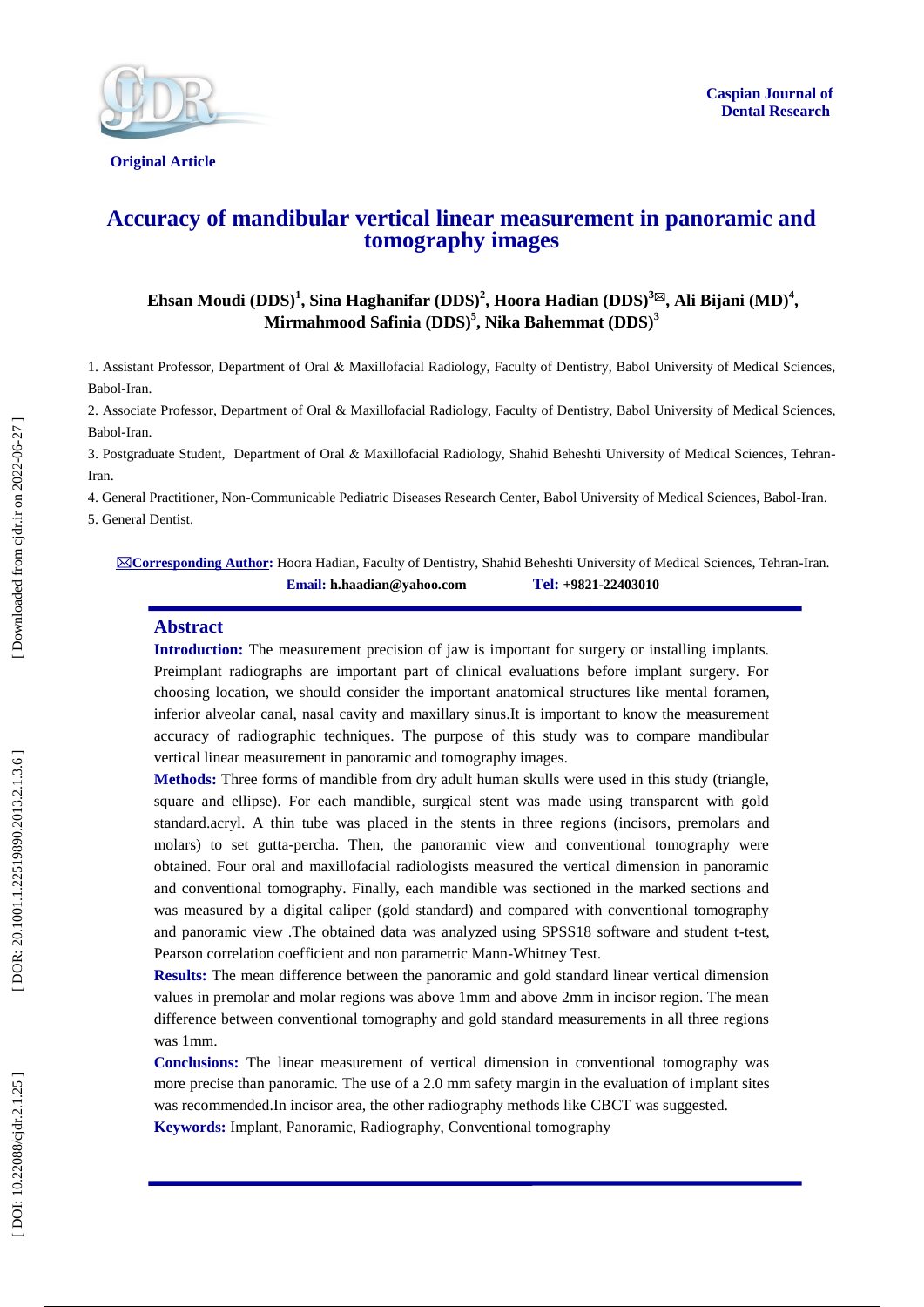

# **دقت اندازه گيری خطی عمودی منديبل در تصاوير پانوراميک و توموگرافی**

#### **چکيده**

<mark>مقدمه:</mark> دقت اندازه گیری فک برای جراحی یا نصب ایمپلنت ها حائز اهمیت می باشد. رادیوگرافی های قبل از ایمپلنت بخش مهمي از ارزيابي هاي باليني قبل از جراحي ايمپلنت به حساب مي ايند. براي انتخاب محل بايد ساختارهاي اناتومي مهم مثل سوراخ منتال، كانال آلوئولار تحتاني، حفره بيني و سينوس ماگزيلا را در نظر بگيريم. شناخت دقت و اندازه گيري تكنيك هاي راديوگرافي داراي اهميت است. هدف اين تحقيق، مقايسه اندازه گيري خطي عمودي منديبولار در تصاوير پانوراميک و توموگرافي مي باشد.

**مواد و روش ها:** سه فرم منديبل از جمجمه خشک شده فرد بزرگسال در اين تحقيق مورد استفاده قرار گرفتند (مثلثي، مربع و بيضي). براي هر منديبل، استنت جراحي با استفاده از آكريل شفاف استاندارد طلايي ساخته شد. يک لوله نازک در استنت ها در سه ناحيه قرار داده شد (اينسيزور، پريمولار و مولار) تاگاتا پركا را تنظيم كنيم. سپس نمای پانوراميک و توموگرافي معمولي بدست آمد. چهار راديولوژيست دهان و ماگزيلوفيشال بعد عمودي در توموگرافي پانوراميک و معمولي را اندازه گرفتند. در پايان هرمنديبل در بخش هاي مشخص شده برش داده شد و به وسيله يک اندازه گيري ديجيتال (استاندارد طلايي) اندازه گيري شد و با توموگرافي معمولي و نماي پانوراميک مقايسه شد. داده هاي حاصل با استفاده از نرم افزار SPSS نسخه 18 و t تست و ضريب همبستگى پيرسون و آزمون من–ويتنى غيرپارامتريک تجزيه وتحليل<br>شدند.

**يافته ها:** نتايج ميانگين اختلافات بين ميانگين مقادير بعد پانوراميک و بعد عمودی خطی استاندارد طلايی در نواحی پريمولار و مولار بالایmm 1 بوده است و در ناحيه اينسيزور بالای mm 2 بوده است. ميانگين اختلافات بين اندازه گیری های توموگرافی معمولی و استاندارد طلایی در هر سه ناحیه 1 mm بوده است.

**نتيجه گيري:** اندازه گيري خطي بعد عمودي در توموگرافي معمولي دقيق تر از پانوراميک بود. استفاده از يک لبه ايمني 2 mm در ارزيابي جايگاه هاي ايمپلنت توصيه مي شود. در ناحيه اينسيزور، شيوه هاي ديگر راديوگرافي مثل CBCT پيشنهاد مي شود.

**واژگان کلیدی:** ایمبلنت، پانورامیک، رادیوگرافی، توموگرافی معمولی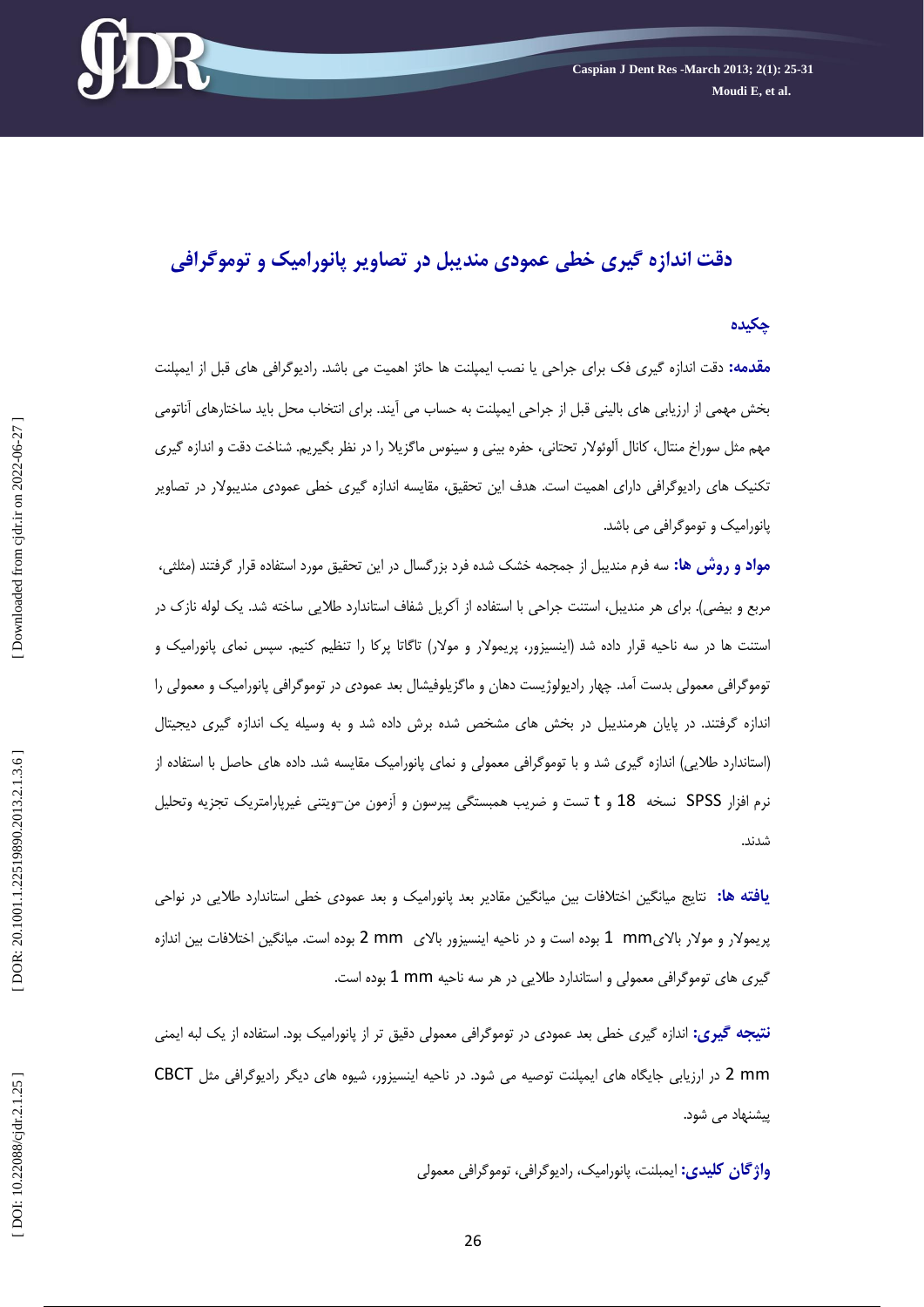# **Introduction**

In the past decades, x -rays have been widely used in dentistry (1). Preimplant radiographs are important part of clinical evaluations before implant surgery (2 - 6). For choosing location, we should consider the important anatomic structures like mental foramen, inferior alveolar canal, nasal cavity and maxillary sinus (7).

Radiologists help clinicians to observe the alveolar ridge and its adjacent structures in three orientations and guide the clinicians to select the correct location, number, size and axial orientation for implant. Some radiographic techniques like panoramic, conventional tomography and cone beam computed tomography can be used for the assessment of anatomical structures. Some studies compared these techniques and other studies compared various panoramic machines to measure mandibular bone height, cortical thickness, and the position of the mandibular canal for pre implant assessment (8).

In this study, the panoramic and conventional tomography views were used for linear measurement of mandibular vertical dimension. Considering panoramic views, we have found that magnification was different in various regions. Nowadays, some factories produce this machine claiming that the magnification in panoramic is the same in the different regions of mandible. The aim of this study was to assess the accuracy of mandibular vertical linear measurement in the panoramic and tomography images.

# **Method s**

Three dry mandibles (triangle, square and ellipse) were used in this study. Acrylic stent was made for each mandible. A thin and transparent plastic tube (thinner than 0.3 mm) was placed on acryl in order to set gutta -percha as a marker in molar region. The mandibles were placed on a pvc plate and laid in the panoramic machine in normal situation (so the laser beam middle line was placed in midline and frankfort line was parallel to the floor and y line crosses the maxillary canine).

Panoramic views were obtained with cranex tome machine (soredex, helsinki, finland), standard program (001), 60 kvp voltage, 4ma and 15 seconds and with kodak (ny,rochester). Transparent papers were put in each radiograph on a view box in a semi dark room.

In anterior region , a line from the middle point of labial and lingual ridge crest distance to inferior border of mandible was drawn and the length of line was measured. In premolar region, a vertical line from the middle point of labial and lingual ridge crest distance to the tangent line of roof of mental foramen was measured.

In pre molar region, a vertical line from the middle point of labial and lingual ridge crest distance to the roof of infra alveolar canal in the marked region with gutta percha was measured. The real values were obtained by sawing the dry skull mandibles with laboratory curved saw(jm, japan), measured by caliper(ocean,japan) with precision of 0.02mm, and the values obtained from radiographies were compared. Measurement method for tomography images:

The tip of alveolar crest in buccal and lingual was connected to each other. In molar region, a vertical line from the roof of infra alveolar canal was drawn to it and measured. In premolar region, a vertical line was also drawn from the roof of mental foramen to crest alveolar. In incisor region from the inferior border of mandible, a vertical line to the mentioned line (buccal and lingual alveolar crest tip connection line) was measured by a graduated ruler.

Finally, the mandible from dry adult human skulls was sectioned using a jm laboratory curved saw with 0.5mm thickness. The section regions in incisors, premolars and molars with the above explanation were measured with precision 0.02 and by 1 .50 ocean digital cuils made in Japan and recorded in table1.

We considered this real measurement as a gold standard and compared it with panoramic and tomography measurements. The obtained data were analyzed using SPSS 18 software and student t -test, Pearson correlation coefficient and nonparametric Mann -Whitney Test.

# **Result s**

The average height of mandibular regions in panoramic and tomography radiography was compared with gold standard measurement (table 1). Generally, in 27 measurement cases, the amount of error in tomographic and panoramic images was 1.13±0.7 and  $1.53\pm1.01$ , respectively (p=0.01) (table 2). Generally, in 27 measurement cases the amount of error in tomography and panoramic images was  $1.13\pm0.7$  and  $1.53 \pm 1.01$  respectively (p= 0.01).

DOR: 20.1001.1.22519890.2013.2.1.3.6

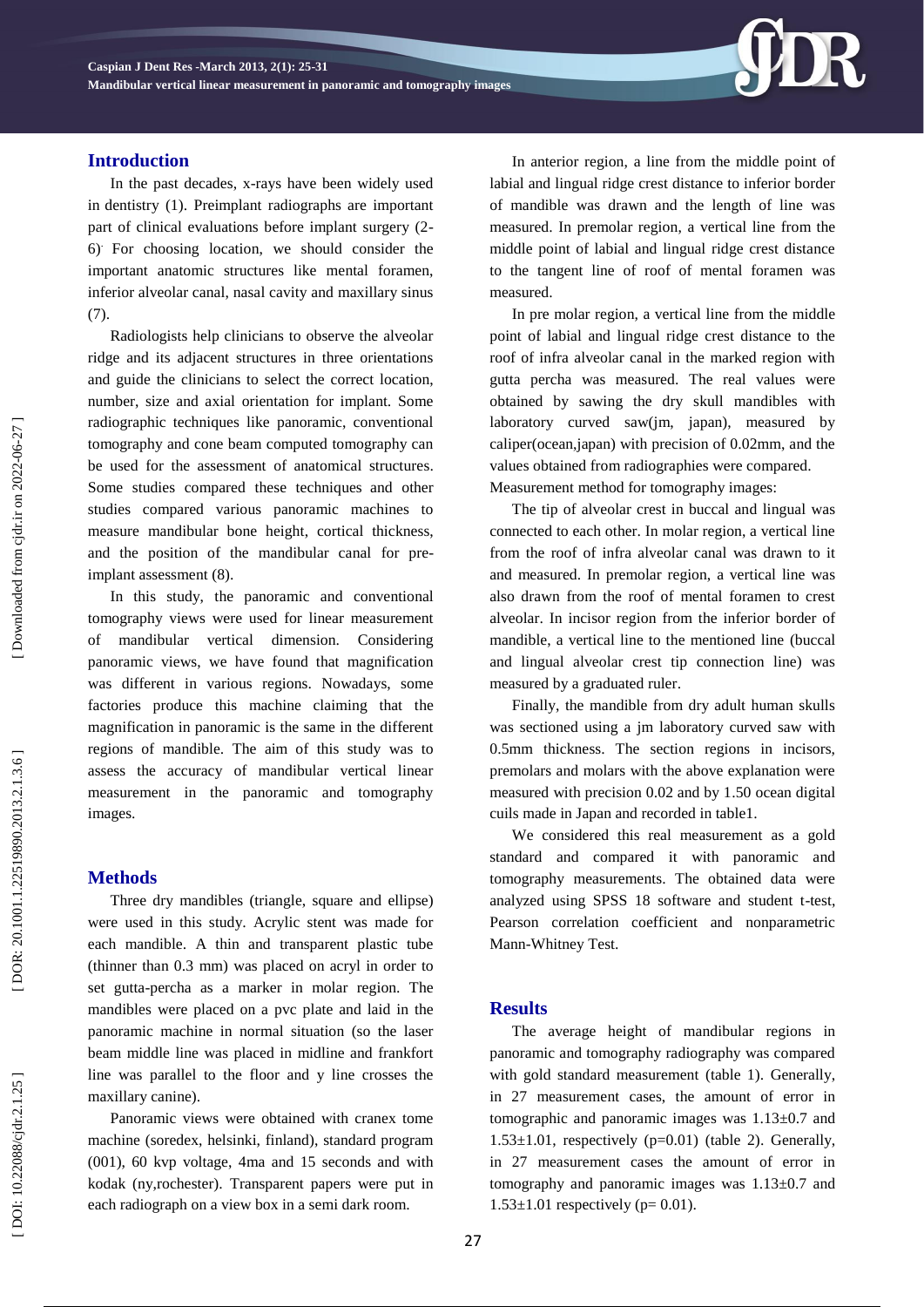

|   | <b>Mandible</b>             | <b>Marker</b>  | <b>T1</b> | P <sub>1</sub> | T2    | P <sub>2</sub> | T3    | P <sub>3</sub> | T     | P     | Gs    |
|---|-----------------------------|----------------|-----------|----------------|-------|----------------|-------|----------------|-------|-------|-------|
|   | <b>Number</b>               | <b>Number</b>  |           |                |       |                |       |                |       |       |       |
|   |                             |                | 30.00     | 27.30          | 30.00 | 27.69          | 30.00 | 27.30          | 30.00 | 27.43 | 30.85 |
| 2 |                             | $\overline{2}$ | 12.27     | 12.69          | 12.33 | 12.30          | 12.27 | 12.30          | 12.29 | 12.43 | 13.68 |
| 3 |                             | 3              | 13.33     | 12.69          | 13.33 | 13.46          | 13.33 | 13.07          | 13.33 | 13.42 | 12.48 |
| 4 | $\mathcal{D}_{\mathcal{L}}$ |                | 29.33     | 27.69          | 30.66 | 28.46          | 30.66 | 27.69          | 30.22 | 27.95 | 28.80 |
| 5 | 2                           | 2              | 15.33     | 17.69          | 15.33 | 16.92          | 16.00 | 16.15          | 15.55 | 16.92 | 15.50 |
| 6 | 2                           | 3              | 16.66     | 16.15          | 17.00 | 17.96          | 16.66 | 16.15          | 16.77 | 16.66 | 14.94 |
| 7 | 3                           |                | 40.66     | 36.15          | 41.00 | 36.15          | 40.66 | 36.15          | 40.77 | 36.15 | 39.00 |
| 8 | 3                           | 2              | 18.30     | 17.30          | 20.60 | 17.30          | 20.33 | 17.30          | 19.74 | 17.30 | 18.19 |
| 9 | 3                           | 3              | 17.33     | 16.53          | 16.66 | 16.15          | 17.33 | 16.15          | 17    | 16.28 | 17.09 |

**Table 1 . Height of the measured regions of mandible in tomography, panoramic and dry adult human skulls**

T: mean of tomography measurements, t<sub>1</sub>: tomography in stage1, t<sub>2</sub>: tomography in stage2, t<sub>3</sub>: tomography in stage3.

P: mean of panoramic measurements, p<sub>1</sub>: panoramic in stage1, p<sub>2</sub>: panoramic in stage2, p<sub>3</sub>: panoramic in stage3.

Marker number: 1: region of incisors, 2: region of premolars, 3: region of molars .

Gs: measurement of dry adult human skulls measurment (gold standard) .

# **Table 2 . Comparison of precision measurement in tomography and panoramic images with gold standard measurement**

| <b>Mandible</b><br>region | Gold<br>standard<br>measurement<br>$mean \pm SD$ | Absolute value<br>of tomography<br>differences with<br>gs measurement<br>$mean \pm SD$ | Absolute value<br>of panoramic<br>differences with<br>gs measurement<br>$mean \pm SD$ | <b>P-value</b> |
|---------------------------|--------------------------------------------------|----------------------------------------------------------------------------------------|---------------------------------------------------------------------------------------|----------------|
| Incisor                   | $32.88 + 5.39$                                   | $1.34 \pm 0.56$                                                                        | $2.37 \pm 1.19$                                                                       | 0.039          |
| Premolar                  | $15.79 + 2.6$                                    | $1.07 + 0.87$                                                                          | $1.18 + 0.46$                                                                         | 0.74           |
| Molar                     | $14.83 + 2.30$                                   | $0.99 + 0.68$                                                                          | $1.04 \pm 0.71$                                                                       | 0.887          |

#### **Discussion**

Recent studies have compared the accuracy of vertical linear measurement of tomography and panoramic images and with gold standard. In this study, the linear measurement of vertical dimension of mandible in tomography images was more accurate than panoramic. Totally, the measured linear dimensions in tomography were closer to gold standard. The measured bias in regions of incisor, premolar and molar was obtained 1 ±1 mm.

In panoramic images, the measured bias in the incisor region was above 2mm and in the other regions was 1 to 2mm. Also in panoramic, we observed the most biased device to measure was in the incisor region, and the least biased device to measure was in the premolar region. In tomography, the most biased device to measure was in the incisor region, and the least biased device to measure was in the molar region. Also In tomography, the most biased device to measure was related to triangular mandible and the least biased device was related to square mandible. While in panoramic, the most biased device belonged to the ellipse mandible and the least biased device belonged to the square mandible. The measurement of incisor regions in both panoramic and tomography radiography demonstrated the most biased measurement device.

The vertical linear dimension measurment in tomography images was more accurate than panoramic. The difference of linear measures between panoramic and tomography radiography in premolar and molar regions is not significant. In incisor region, panoramic radiography is less reliable than tomography. Therefore, according to measurement, the incisor region has the most biased in linear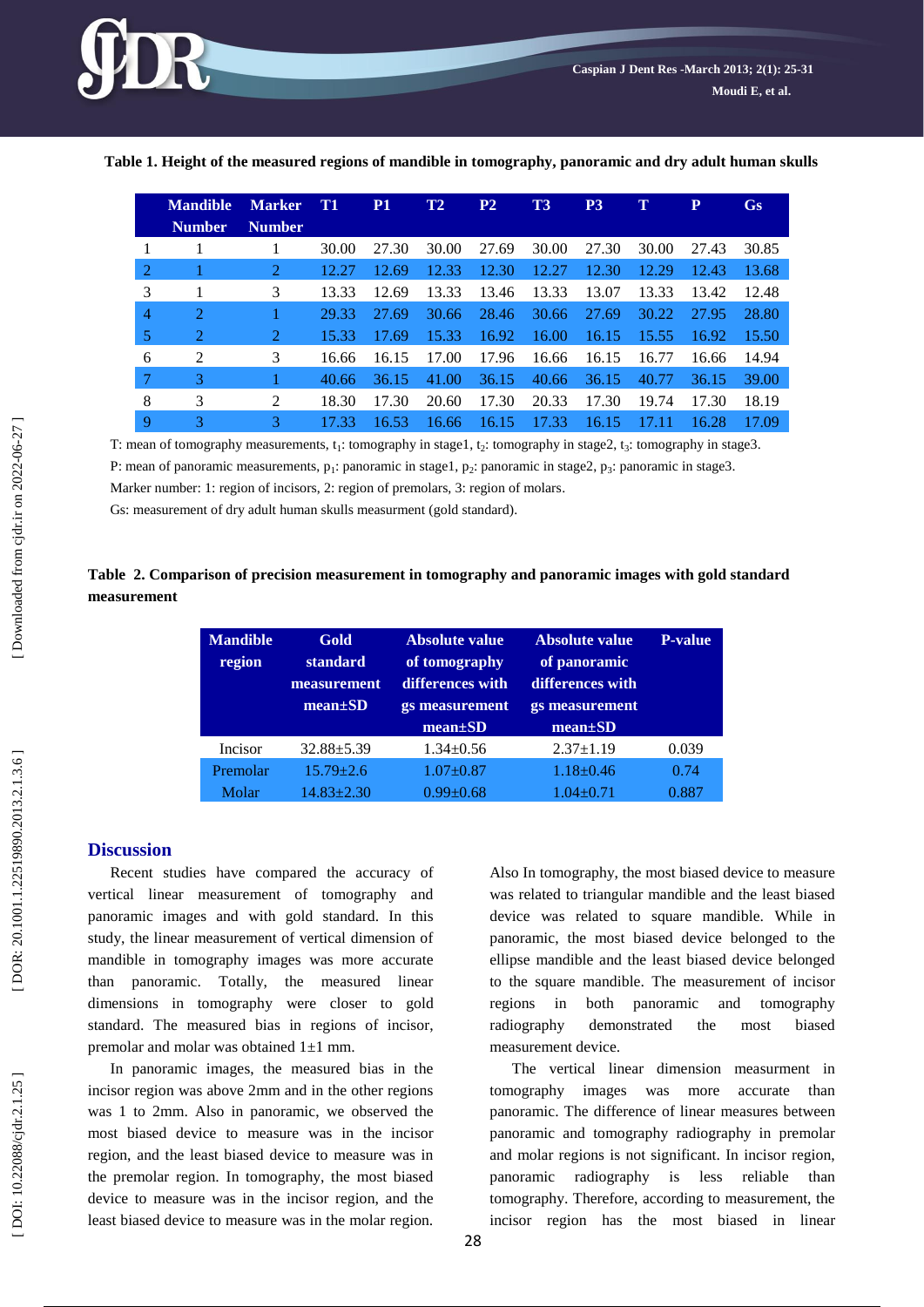

measurement obtained from both techniques (panoramic and conventional tomography) and demonstrated the least precision for pre -implant radiographic assessment. Thus, this study strongly suggests the other radiography methods like cone beam computed tomography for implant site assessment of incisor region.

It is important to mention that, although, cone beam computed tomography (CBCT) has considerable accuracy in linear measurement, but it provides more radiation dose and economic costs for patients than the panoramic and conventional tomography. Also, cone beam computed tomographty is not available and widespread as a frequent technique like panoramic and conventional tomography.

In an investigation using cone beam computed tomography and dry human skulls concluded that although the CBCT image underestimate the real distance between skull sites, the differences were only significant for the skull base and therefore it was reliable for linear evaluation measurements of other structures more closely associated with dento maxillofacial imaging (9).

In 2003 Hatcher et al. declared that CBCT allows the clinicians to adequately assess the implant site(9) . In 2010 [Naitoh](http://www.ncbi.nlm.nih.gov/pubmed?term=Naitoh%20M%5BAuthor%5D&cauthor=true&cauthor_uid=20545543) et al. declared that the postoperative findings of incisor implants could be assessed using CBCT (10) . Totally the approximate measurements of premolar and molar regions are more reliable. Panoramic systems can be useful for vertical measurements of a potential implant site in the posterior mandible. Some other studies like in Bolin et al. suggest tomography radiography for the evaluation of the available bone height in mandibular region posterior to the mental foramen (11). However, some studies recommended other modalities for more accuracy. In 2012 [Alamri](http://www.ncbi.nlm.nih.gov/pubmed?term=Alamri%20HM%5BAuthor%5D&cauthor=true&cauthor_uid=23032226) et al. declared that CBCTt is the preferred option for implant dentistry, providing greater accuracy in measuring compared to 2d imaging, while utilizing lower doses of radiation in comparison with ct (12\_25).

Parnia et al. declared that cross -sectional imaging like computed tomography provides excellent delineation of mandibular anatomy for pre -implant assessment (2 6). In 2008 [Angelopoulos](http://www.ncbi.nlm.nih.gov/pubmed?term=%22Angelopoulos%20C%22%5BAuthor%5D) et al .declared that due to the fact that the CBCT images were reformatted, slices of the mandible were free of magnification, superimposition of neighboring structures, and other problems inherent to panoramic

radiology. This may result in very clear images that better depict the anatomical structure like mandibular canal (2 7 )**.** Magnetic resonance imaging is showing some promises, but the examinations are not readily available, generally expensive and bone was not provided with good images. Magnetic resonance imaging is excellent for demonstrating soft tissues and therefore may be of great use in identifying the inferior dental nerve and vessels.

All of the above technology is of little value if the information required is not obtained and so information is also provided on imaging of some of the vital structures. Of particular interest is the inferior dental canal, incisive canals of the mandible, genial foramina and canals, maxillary sinus and the incisive canal and foramen of the maxilla ( 2 8). [Rockenbach](http://www.ncbi.nlm.nih.gov/pubmed?term=Rockenbach%20MI%5BAuthor%5D&cauthor=true&cauthor_uid=15057399) et al. pointed out that both techniques were reliable for the accomplishment of vertical linear measurements in the premolar and molar areas (29). Although providing the human dry mandibles was difficult, but using them instead of the phantoms was one of the strong points of this study because of its similarity to the patient's oral condition and measurement bias.

#### **Conclusion**

We conclude that the conventional tomography is more accurate than panoramic radiography mandibular linear measurement of vertical dimension such as pre -implant assessment. We recommend the use of a 2.0 mm safety margin in the evaluation of implant sites. The incisor region has the most biased in both techniques, so this study strongly suggests the other radiography methods like cone beam computed tomography for pre -implant assessment of the incisor area.

**Funding:** This research project was financially supported by Babol University of Medical Sciences.

**Conflict of interest:** We declare that there is no conflict of interest.

#### **References**

- 1. Ribeiro DA. Cytogenetic biomonitoring in oral mucosa cells following dental X -ray. Dento maxillofac Radiol 2012; 41: 181 - 4 .
- 2 . Lofthag -Hansen S, Gröndahl K, Ekestubbe A. Cone -beam CT for preoperative implant planning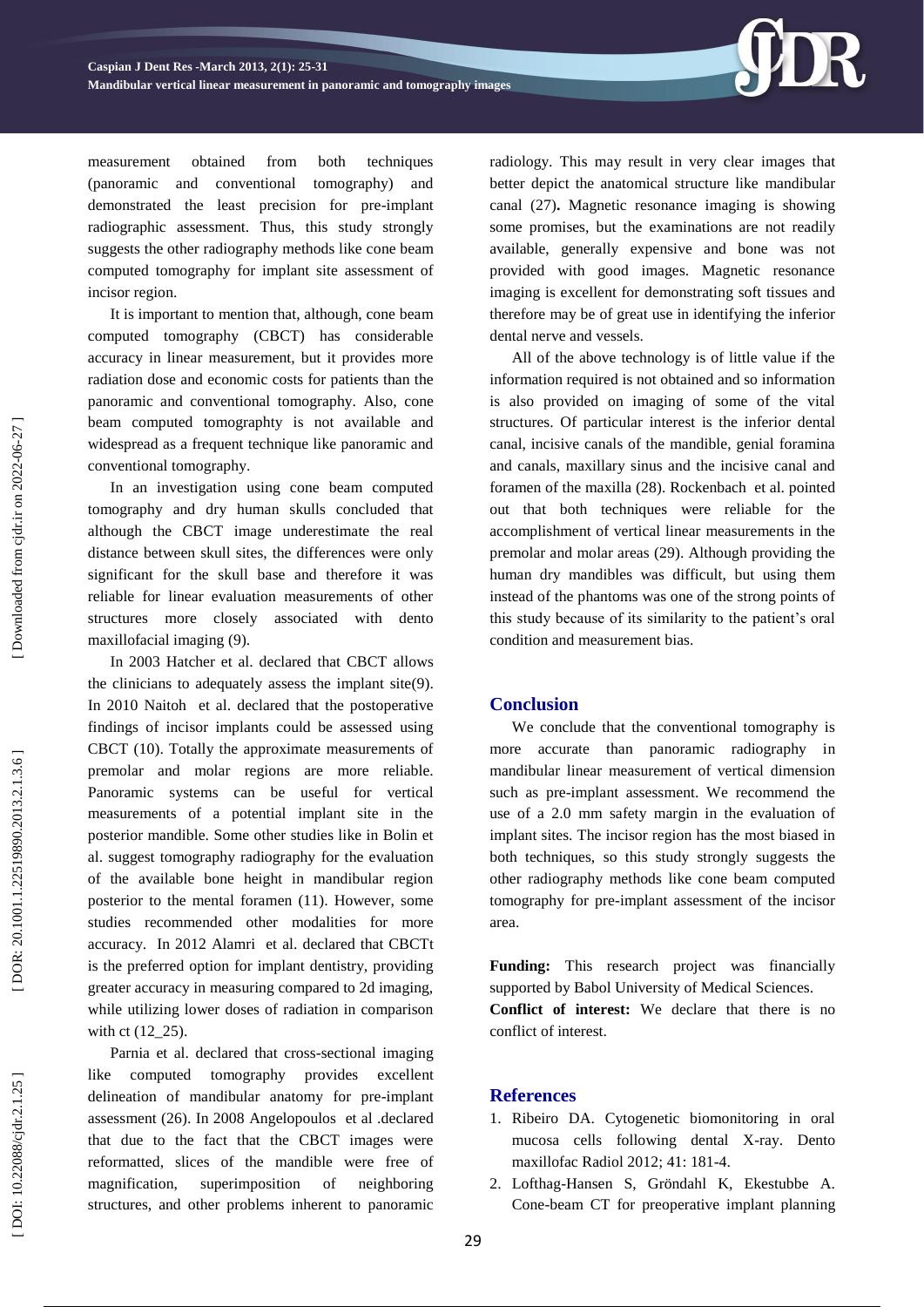

- 3 . Kim YK, Park JY, Kim SG, Kim JS, Kim JD. Magnification rate of digital panoramic radiographs and its effectiveness for pre -operative assessment of dental implants. Dentomaxillofac Radiol 2011; 40: 76 -83.
- 4 . Ozan O, Turkyilmaz I, Ersoy AE, McGlumphy EA, Rosenstiel SF. Clinical accuracy of 3 different types of computed tomography -derived stereolithographic surgicalguides in implant placement. J Oral Maxillofac Surg 2009; 67: 394 -401.
- 5 . Pompa V, Galasso S, Cassetta M, Pompa G, De Angelis F, Di Carlo S. A comparative study of Magnetic Resonance (MR) and Computed Tomography (CT) in the pre -implant evaluation. Ann Stomatol (Roma) 2010; 1: 33 -8.
- 6 . Roccuzzo M, De Angelis N, Bonino L, Aglietta M. Ten -year results of a three arm prospective cohort study on implants in periodontallycompromised patients. Part 1: impla nt loss and radiographic bone loss. Clin Oral Implants Res 2010; 21: 490 -6.
- 7. White SC, Pharooh MJ. Oral radiology. 5<sup>th</sup> ed, St.louis: Mosby; 2004. p.12-4, 123-5, 191-3,208-9,210,281 -3,295 -6,332 -3.
- 8 . Potter BJ, Shrout MK, Russell CM, Sharawy M. Implant site assessment using panoramic cross sectional tomographic imaging. Oral Surg Oral Med Oral Pathol Oral Radiol Endod 1997; 84:436-42.
- 9 . Hatcher DC, Dial C, Mayorga C. Cone beam CT for pre -surgical assessment of implant sites. J Calif Dent Assoc 2003; 31: 825 -33.
- 10 . Naitoh M, Nabeshima H, Hayashi H, Nakayama T, Kurita K, Ariji E . Postoperative assessment of incisor dental implants using cone -beam computed tomography. J Oral Implantol 2010; 36: 377 -84.
- 11 . Bolin A, Eliasson S, von Beetzen M, Jansson L. Radiographic evaluation of mandibular posterior implant sites: correlation between panoramic and tomographic determinations. Clin Oral Implants Res 1996; 7: 354 -9.
- 12 . Alamri HM, Sadrameli M, Alshalhoob MA, Sadrameli M, Alshehri MA. Applications of CBCT in dental practice: A review of the literature. Gen Dent 2012; 60: 390-400.
- 13 . Yajima A, Otonari -Yamamoto M, Sano T, Hayakawa Y, Otonari T, Tanabe K, e t al. Cone beam CT (CB Throne) applied to

dentomaxillofacial region. Bull Tokyo Dent Coll 2006; 47: 133 -41.

- 14 . Howerton WB Jr, Mora MA. Advancements in digital imaging: What is new and on the horizon? J Am Dent Assoc 2008; 139 (Suppl ) : 20S -4S.
- 15 . Dreiseidler T, Mischkowski RA, Neugebauer J, Ritter L, Zoller JE. Comparison of cone -beam imaging with orthopantomography and computerized tomography for assessment in presurgical implant dentistry. Int J Oral Maxillofac Implants 2009; 24: 216 -25.
- 16 . Fortin T, Champleboux G, Bianchi S, Buatois H, Coudert JL. Precision of transfer of preoperative planning for oral implants based on cone -beam CT scan images through a robotic drilling machine. Clin Oral Implant Res 2002; 13: 651 -6.
- 17 . Garg AK. Dental implant imaging: TeraRecon's Dental 3D Cone Beam Computed Tomography System. Dent Implantol Update 2007; 18: 41 -5.
- 18 . Hua Y, Nackaerts O, Duyck J, Maes F, Jacobs R. Bone quality assessment based on cone beam computed tomography imaging. Clin Oral Implants Res 2009; 20: 767 -71.
- 19 . Abboud MF. Cone beam CT based guided implant placement —Benefits and risks. J Oral Maxillofac Surg 2009; 67: 59.
- 20 . Sato S, Arai Y, Shinoda K, Ito K. Clinical application of a new cone -beam computerized tomography system to assess multiple two dimensional images for the preoperative treatment planning of maxillary implants: Case reports. Quintessence Int 2004; 35: 525 -8.
- 21 . Ganz SD. CT scan technology: An evolving tool for avoiding complications and achieving predictable implant placement and restoration. Int Mag Oral Implant 2001; 1: 6 -13.
- 22 . Sforza NM, Franchini F, Lamma A, Botticelli S, Ghigi G. Accuracy of computerized tomography for the evaluation of mandibular sites prior to implant placement. Int J Periodontics Restorative Dent 2007; 27: 589 -95.
- 23 . Terakado M, Hashimoto K, Arai Y, Honda M, Sekiwa T, Sato H. Diagnostic imaging with newly developed ortho cubic super -high resolution computed tomography (Ortho -CT). Oral Surg Oral Med Oral Pathol Oral Radiol Endod 2000; 89: 509 -18.
- 24 . Tischler M. In -office cone beam computerized tomography: Technology review and clinical examples. Dent Today 2008; 27: 102 -6.

DOI: 10.22088/cjdr.2.1.25